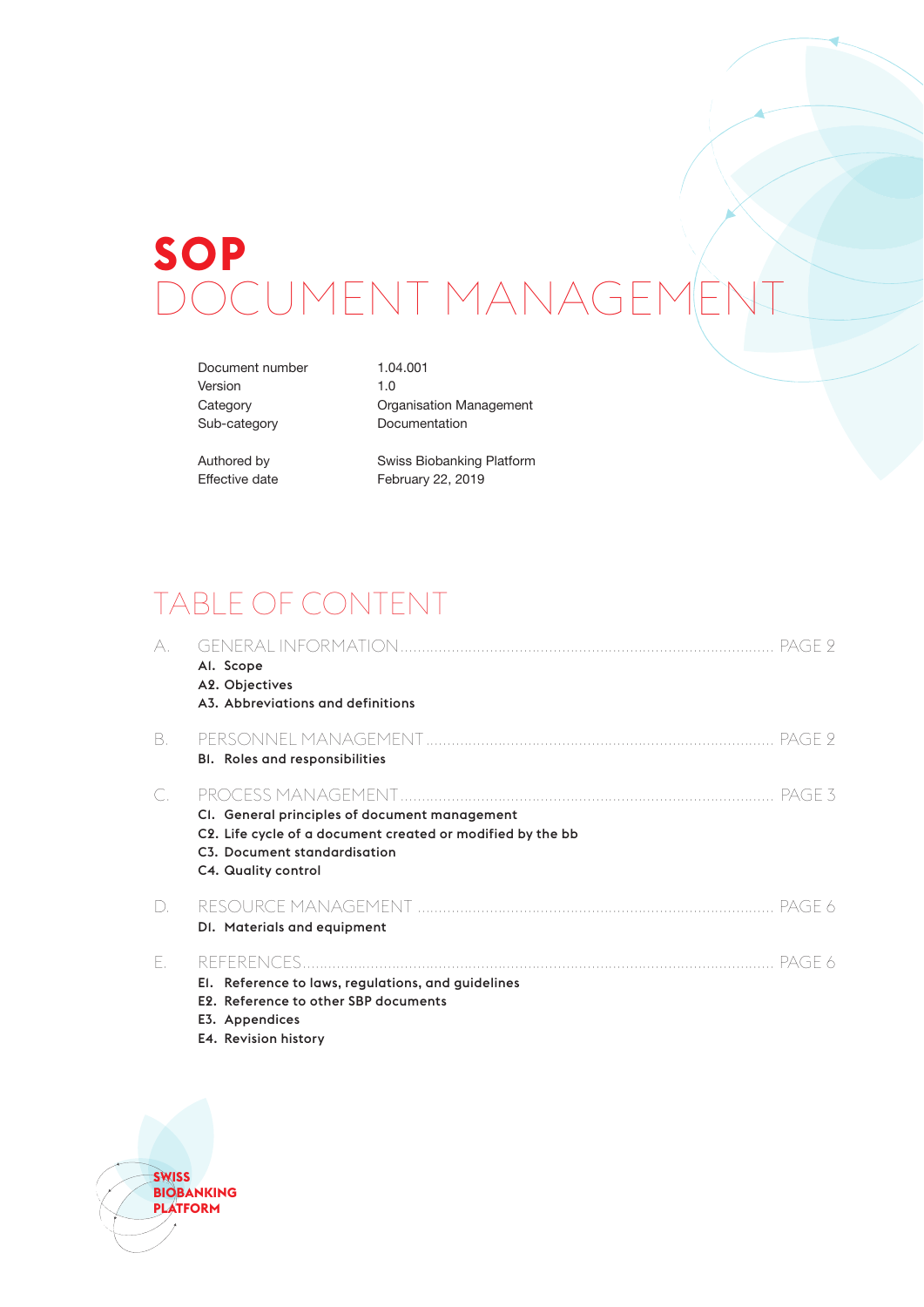## A. GENERAL INFORMATION

## **A1. SCOPE**

The Biobank should develop and maintain a uniform document and record management system that allows bibobank activities to be defined and traced.

### **A2. OBJECTIVES**

- **>** Ensure that biobank activities are documented (description of the steps) and recorded in a well-organised, complete, and accurate Document Management System or BIMS
- **>** Harmonise all documents created or modified by the biobank
- **>** Ensure that all documents created and modified by the biobank comply with the current legislation and regulation
- **>** Provide traceability of documents through a history of modifications
- **>** Facilitate education and training of biobank personnel

### **A3. ABBREVIATIONS AND DEFINITIONS**

The term "document" used here refers to all documents made available for the biobank, including SOPs and templates.

For this document, the following abbreviations apply.

BB = Biobank

BIMS = Biobank Information Management System

QR = Quality Representative

QMS = Quality Management System

SBP = Swiss Biobanking Platform

SOP = Standard Operating Procedure

Add definition of terms if needed/appropriate. It can also be referred to a reference document, e.g. a glossary. The SBP SOPs are based on Good Biobanking Practices to ensure an optimal setup for biobanking activities. Additionally, the SBP SOPs can serve as a reference for BBs to develop site-specific Work Instructions.

## B. PERSONNEL MANAGEMENT

### **B1. ROLES AND RESPONSIBILITIES**

The SOP applies to all biobank personnel involved in generating, maintaining, and managing documents and records within the BB.

| <b>BB</b> personnel                            | <b>Responsibility / role</b>                                                                                                                                                                                                                                                        |  |  |
|------------------------------------------------|-------------------------------------------------------------------------------------------------------------------------------------------------------------------------------------------------------------------------------------------------------------------------------------|--|--|
| 0 <sub>R</sub>                                 | > Analysis of the existing documentation<br>> Assignment of the tracking code to new or modified document<br>> Validation of a new or modified document<br>> Management of documents in the QMS and BIMS<br>> Document distribution and communication<br>> Performs Quality Control |  |  |
| Technical and/or administra-<br>tive personnel | > Use of the filing system or BIMS<br>> Creation and update request of documents<br>> Consultation of new or updated documents                                                                                                                                                      |  |  |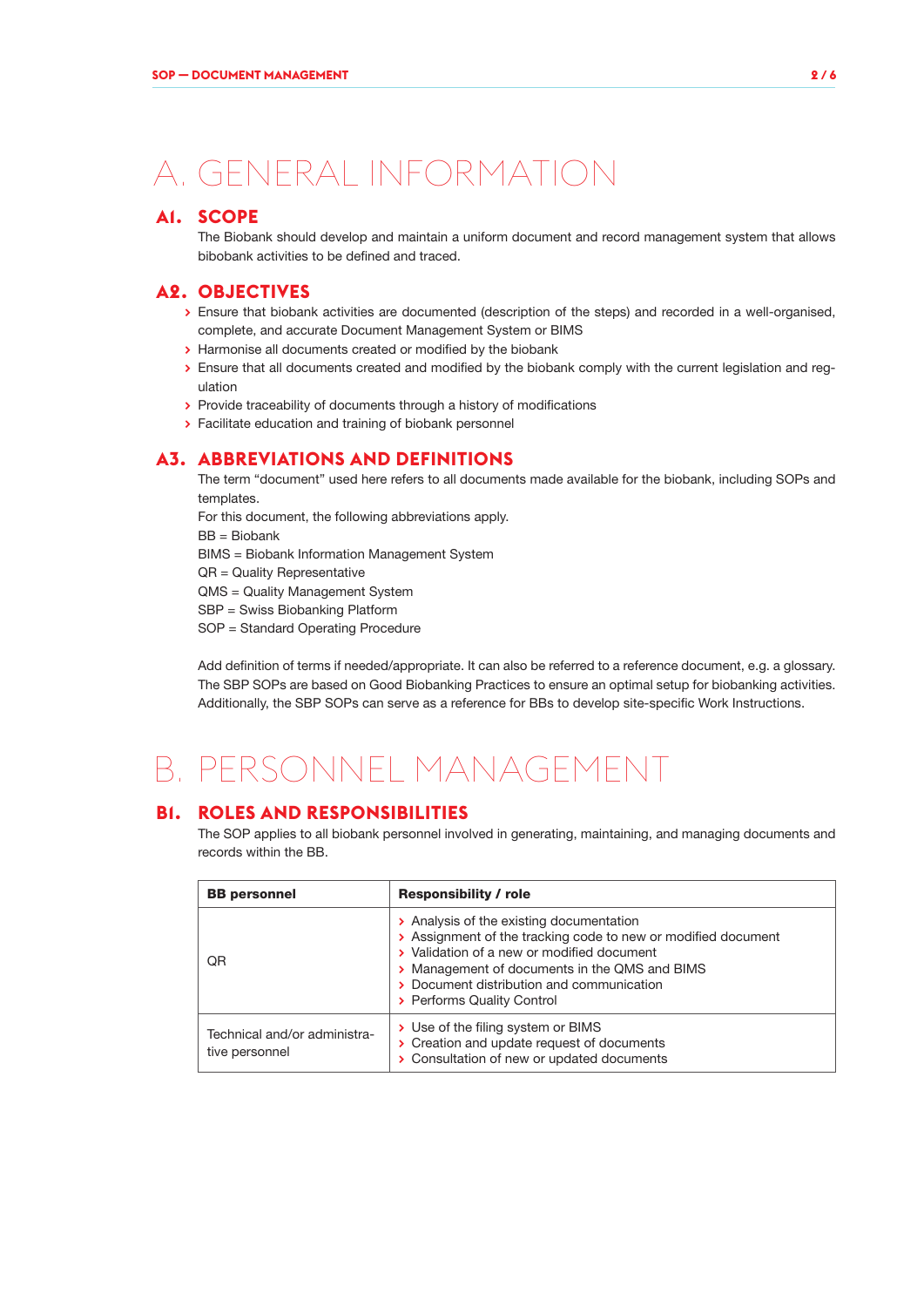## C. PROCESS MANAGEMENT

### **C1. GENERAL PRINCIPLES OF DOCUMENT MANAGEMENT**

- **>** The BB shall implement a BIMS or develop a Document Management System that allows for a prompt location, storage, and retrieval of documents.
- **>** The most recent documents, such as SOPs and templates, shall be easily accessible and identifiable by the personnel.
- **>** Documents and records shall be readable and understandable.
- **>** BB Personnel shall be trained in using the Document Management System or BIMS.
- **>** The documents shall be periodically updated and revised . In particular, SOPs should regularly be reviewed, ideally every two years (see List of essential documents to conduct biobanking activities, for suggested review schedule)
- **>** Changes and actions performed on the document shall be recorded. Before applying any significant modifications, deleting or destroying any documents, the BB personnel should refer to QR or someone in a supervisory role.
- **>** Hard copies of records and approved documents shall be stored to protect them from loss or damage.
- **>** The QR shall define a period during which records are retained.
- **>** Paper documents containing confidential data that required to be destroyed shall be passed through a paper shredder before disposal in the general garbage. Electronic documents shall be permanently deleted.
- **>** Training on new/revised documents shall be provided, as established by the Personnel Management SOP (Document 1.02.001).
- **>** All documents shall be made accessible for internal and external audits, as further explained in the Internal audit SOP (Document 1.04.004).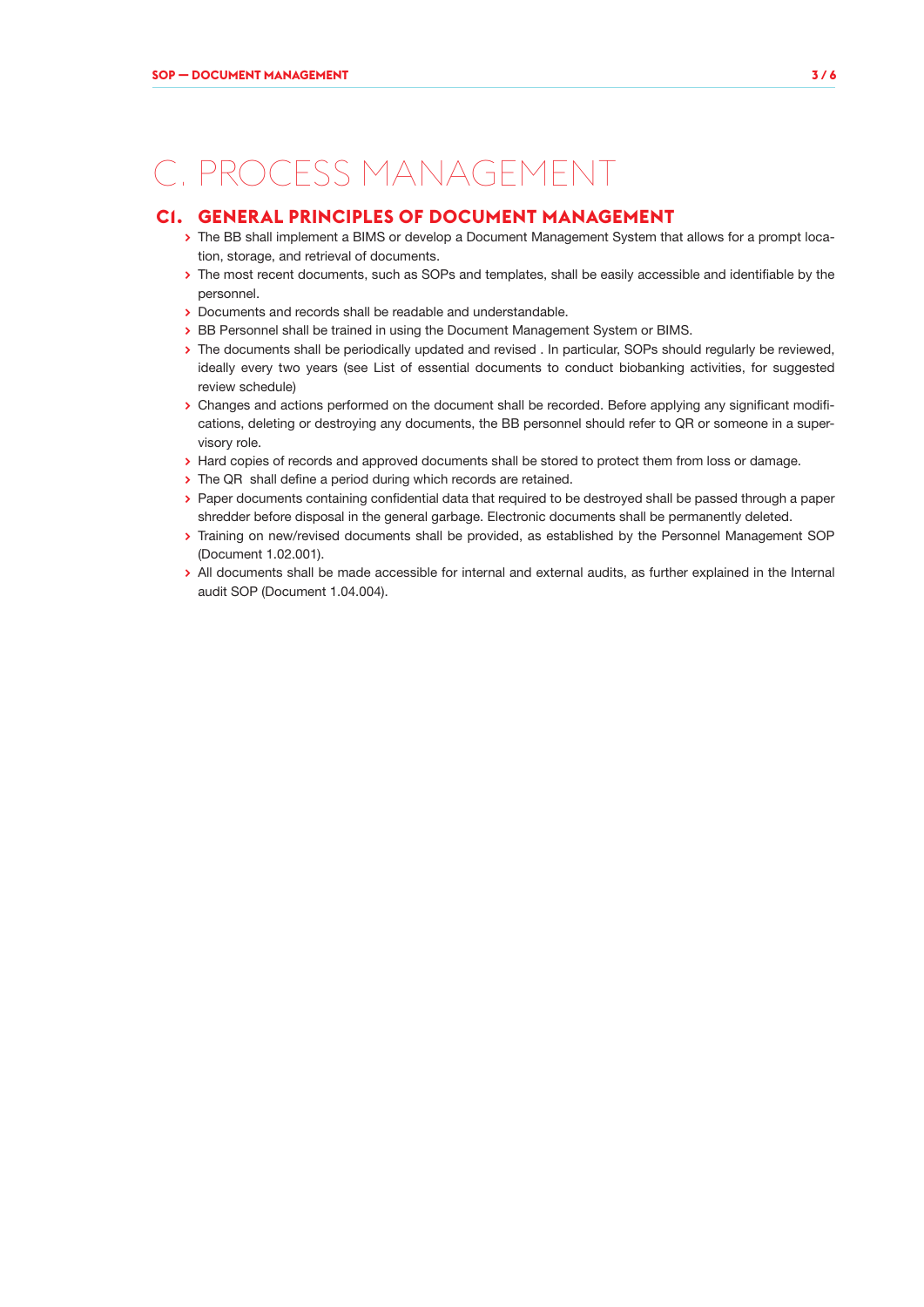## **C2. LIFE CYCLE OF A DOCUMENT CREATED OR MODIFIED BY THE BB**

The following flowchart represents the life cycle of the document from its creation to its distribution.

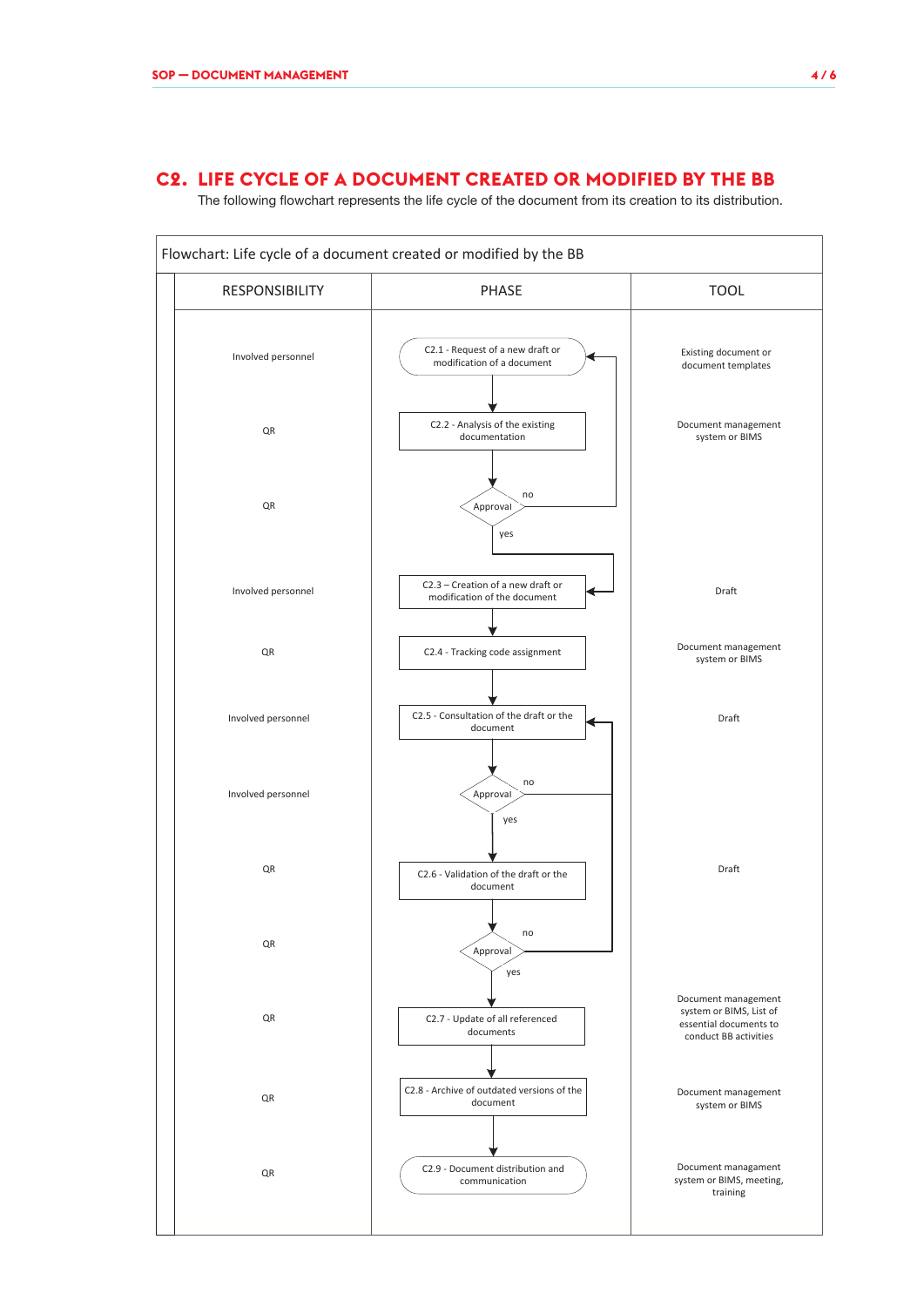#### **C2.1 Request of a new draft**

- **>** A new draft or a modification of a document shall be a response to a new operational need, change in the legislation/regulation or an incident report.
- **>** Personnel shall propose the creation of a new document or the modification of an already existing one, but only one individual is responsible for the creation/modification of the document.

#### **C2.2 Analysis of the existing documentation**

**>** The QR shall analyse the existing documentation to inquire the legitimacy and the necessity of the draft document.

#### **C2.3 Creation of a new draft**

- **C2.4 The new/modified document should be called "draft" until its final approval. Tracking code assignment**
	- **>** The QR shall assign a tracking code to the draft or the modified document.

#### **C2.5 Consultation of the draft**

**>** The personnel involved in the tasks related to the draft shall be responsible for consultation process. The draft should circulate to the reviewers for comments and feedback.

#### **C2.6 Validation of the draft**

- **>** The QR shall be responsible to incorporate the comments into the draft, review the final draft for accuracy, completeness, and for compliance with legislation, regulations, and best practices. The QR shall revise the draft version date. For significant revisions to previous documents, the major version number should be incremented by 1 (e.g., 1.0 becomes 2.0). For minor revisions to the previous version, the minor version number should be incremented by 1 (e.g., 1.0 becomes 1.1). The first version of the document is always 1.0.
- **>** Once the final draft has been approved, the QR shall add the effective date to the front page of the document. The document is not a draft anymore.

#### **C2.7 Update of referenced documents**

**>** The QR shall revise associated attachments, as applicable. The QR shall update also the 'List of essential documents to conduct biobanking activities' document.

#### **C2.8 Archive of outdated versions of the document**

**>** The QR shall archive obsolete documents.

#### **C2.9 New document distribution and communication**

**>** The QR shall be responsible for notifying BB personnel and any other users of the updated document. Ideally, direct users should be notified immediately of new documents. The QR should also ensure that the latest versions of the documents are available at the appropriate place to prevent any accidental use of obsolete documents.

## **C3. DOCUMENT STANDARDISATION**

- **>** All documents shall follow the standardised formats and prescribed templates (see Standard SOP template and Standard document template).. Any deviations from templates should be approved by the QR.
- **>** The document first-page header should contain the following information: title of the document, version of the document, effective date, category and sub-category of the document, approval name.
- **>** A new/modified document should follow the standardised templates.
- **>** Times and dates should be recorded using a consistent format throughout all documentation. Dates should implement a format that is unambiguous such as dd/mm/yyyy, where d stands for day, m stands for month, and y stands for year. Times should implement a format that is unambiguous such as hh:mm, where h stands for hours and m stands for minutes. The twenty-four-hour clock runs as follows: 01:00 through 24:00 with 01:00 representing 1.00 AM and 24:00 represents midnight.
- **>** In the presence of any non-conformities or in case of any adverse event, follow the procedures described in the Non-conformity Management SOP (Document 1.04.002).